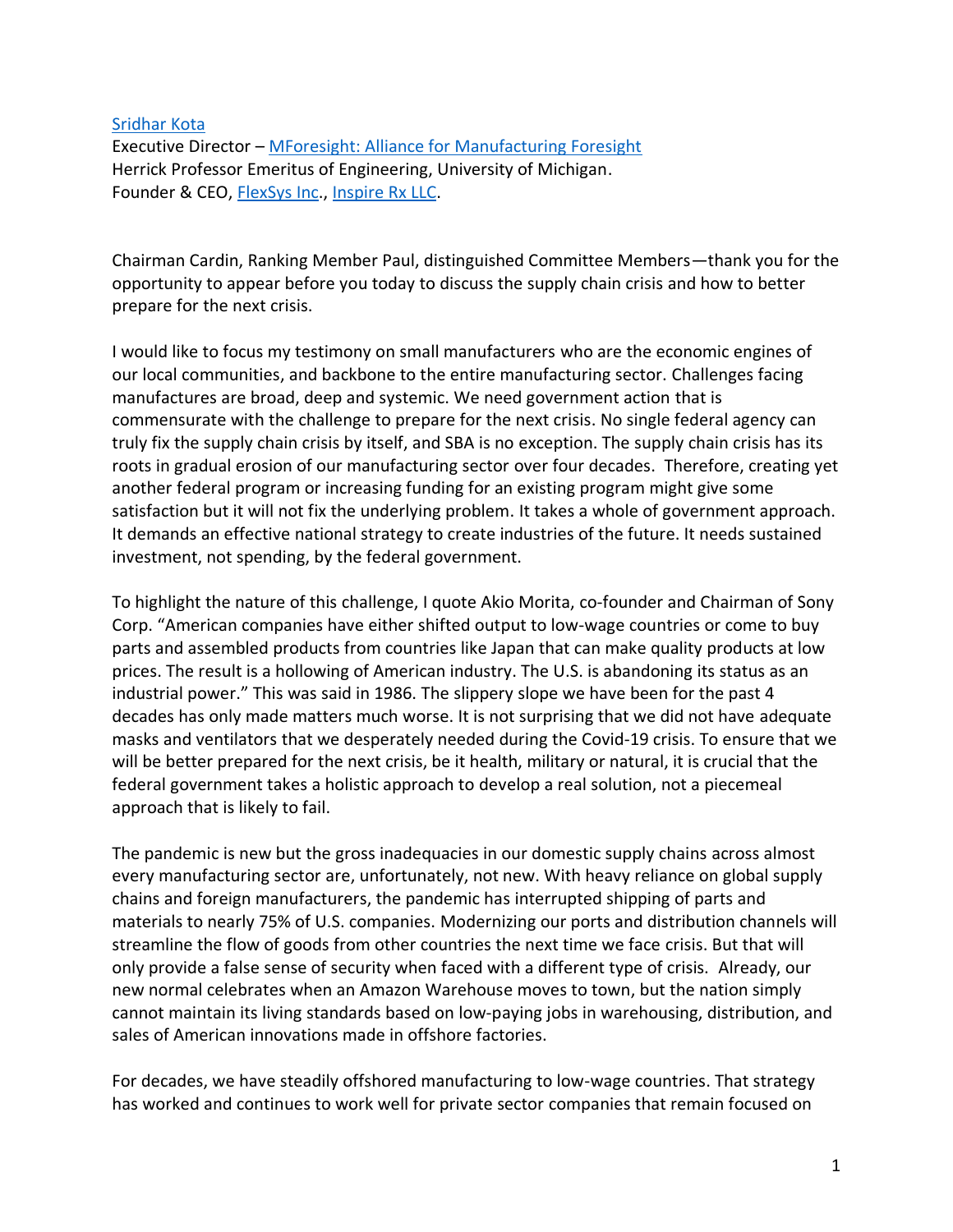short-term profits. For too many companies, manufacturing could be done cheaper abroad, avoiding the capital costs and operational expenses of building and running factories while destroying good-paying domestic jobs resulting in stagnant incomes for nearly 50 years. By offshoring manufacturing, we have slowly but surely eroded our manufacturing know-how, infrastructure, precision machinery and engineering skills – all of them collectively called "industrial commons" or what we used to call American ingenuity. As a result, we also eroded our military preparedness with growing dependence on other countries for critical military components and systems. For instance, a report by the Senate Armed Services Committee in 2012 documented the vast number of counterfeit parts in defense supply chains, typically imported by third and fourth tier suppliers. There were several other reports and studies since, but the downward trajectory has only intensified. More recently, we all realized our vulnerabilities in health security during the Covid crisis.

Personally, I had a frustrating experience in 2020 when I tried to identify U.S.-based manufacturers of electric motors for a device I co-invented to treat Covid-19 patients while preventing virus transmission to health care workers. After over a month of failed attempts, I reluctantly entertained offers from China. I found them to be technically thorough with very attractive delivery options and pricing (unit and volume), which, understandably, would have been enough for most customers to place the order. But I was determined to keep manufacturing here, and, fortunately, after additional efforts, I was able to identify a manufacturer based in Kentucky. Such lack of domestic producers is a common phenomenon in almost every manufacturing sector for over two decades, but only aggravated by the Covid crisis.

Between 2007 and 2019, manufacturing output fell 1.3 percent, a worse performance than during the Great Depression. Productivity rose only 0.4 percent per year compared to 3.7 percent in the prior 20 years. In 2018 the Food and Drug Administration (FDA) listed 90 drugs in short supply; in September 2020, the number had jumped to 119. Output from a key industry during the pandemic, medical equipment and supplies, fell 10 percent. A more granular analysis of 40 manufacturing industries found that only one—wood containers and pallets—increased employment between 2002 and 2018, but only by 1.2 percent. Every other industry examined, including advanced industries like semiconductors, communications equipment, and computers, experienced large drops in the number of establishments and employment. Meanwhile, production in China continued to grow, to roughly double U.S. output.

Covid-19 has aggravated and surfaced the underlying systemic challenges in our manufacturing supply chains. Domestic manufacturers of all sizes have experienced shortages of raw materials, components, sub-systems or machinery and tools that are routinely imported from other countries, particularly from Asia. Additionally, the shortage of skilled workers at all levels continue to plague the manufacturing sector. These challenges are intertwined – fixing one or the other will not improve our resiliency when the next crisis arises. An effective way to prepare for the next crisis is to take a holistic approach that begins with a national strategy to strengthen not only emerging technologies and industries of the future but also the foundational industries and capabilities that are critical to our national security, as well as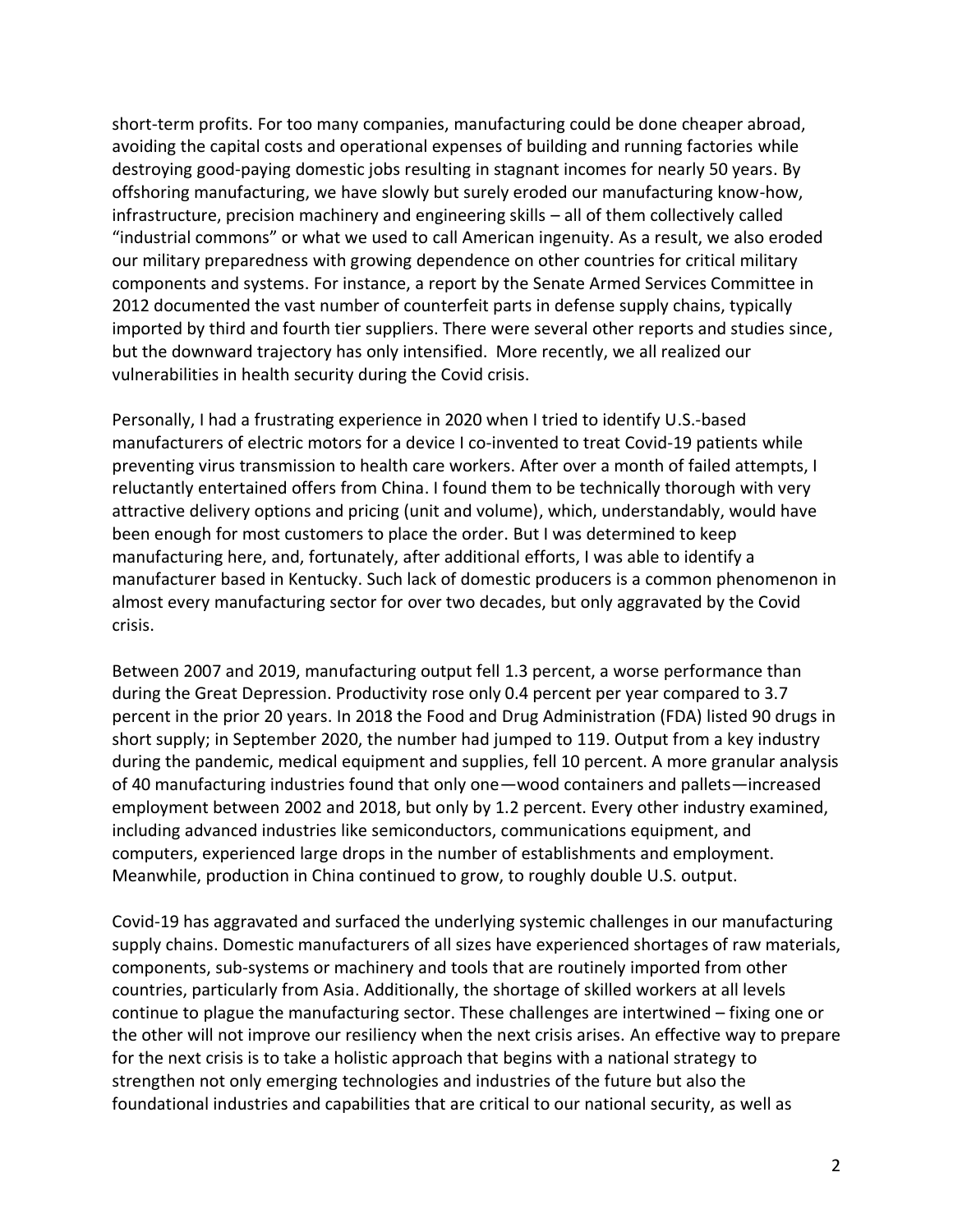economic, health security and energy security. It is the federal government's role, not the role of the private sector, to secure and advance our national interests.

A good example of such a federal initiative is the current bipartisan efforts to strengthen domestic manufacturing of semiconductors and electric vehicles. Likewise, if we have a national strategy that identifies other critical sectors, we can identify specific technologies, both emerging and foundational technologies, that we must develop to ensure robust and costeffective supply chains on-shore and/or near-shore to minimize the impact of future shortages. Such a strategy could direct federal investment and public-private partnerships in building knowledge and physical infrastructure just as we are witnessing in electric vehicles and semiconductors.

Although the U.S. remains a large manufacturer, accounting for nearly 17 percent of global output, over two-thirds of revenue is generated in just three industries: Chemicals (including oil and gas products), Food & Beverages, and Transportation. It's no coincidence that the first two are anchored here by their dependence on local raw materials and agriculture production. The silver lining is the Auto industry, accounting for over 20 percent of U.S. manufacturing. That is because it still has the installed base of talent, infrastructure and supply chains built over a hundred-year history. Once supply chains move away it is very difficult to lure them back quickly even with tax incentives or tariffs.

But contrary to the Washington consensus, it is not high wages, taxes, unfair trade, regulations, or automation that have decimated American manufacturing. Consider Germany, Japan, and South Korea: these advanced nations continue to have strong manufacturing and innovation ecosystems despite having higher wages, higher taxes, higher energy costs, strict regulations, and more automation than in the United States. Governments and the private sector in these advanced nations invest with a long-term strategy. In fact, foreign multinationals, German and Japanese in particular, continue to invest in manufacturing facilities in the U.S.

Small and medium sized manufacturers (SMMs) serve as the backbone to the entire manufacturing sector. Most SMMs have never had a "China strategy" and are less likely to shift production abroad. They produce key components and sub-systems that OEMs integrate into finished products and systems. They are severely constrained in resources to make necessary investments in R&D or to upgrade their machinery and equipment to be globally competitive. With the spread of lean manufacturing, they also tend to have limited inventory, so the supply chain crisis has affected them even more severely. SMMs face significantly more challenges in attracting and retaining skilled workforce at all levels.

Government has an important role to play in building a strong and globally competitive manufacturing sector by supporting SMMs in a meaningful way. This may include: grants and low-interest loans to upgrade equipment; federal vouchers to subsidize training on the use of Industry 4.0 technologies, hire talented workers including veterans, semi-retired or retired engineers and managers; partnerships with vocational training programs for talent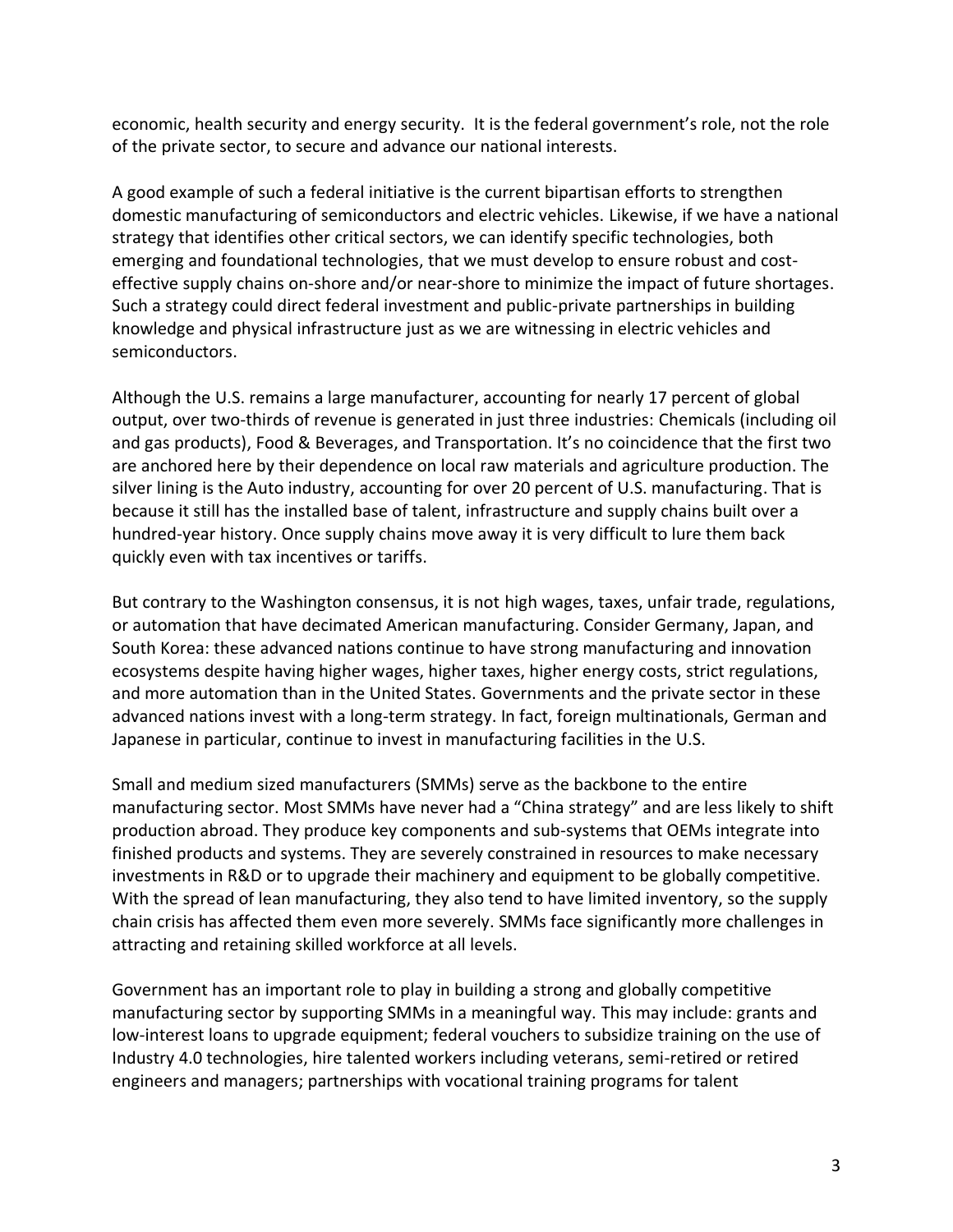development; partnerships with R&D institutions to bring inventions to production and access to capital, government procurement and export markets.

Rather than continue to fund programs that have not yielded desirable results in decades, government needs to launch a series of Listening Tours across the nation, rather than heeding lobbyists in DC, to understand the real-world challenges faced by SMMs and entrepreneurs. This will help identify gaps in our innovation pipeline and supply chains. In 2018, MForesight did just that. We convened diverse groups of experts via numerous round table discussions in various cities across the country which informed us, among other insights, the need for investment in translational R&D, and scaling up 4-yr polytechnic universities that provide both education and training.

In our Austin roundtable, we learned that nano-electronics technology developed by UT-Austin researchers, is now being scaled in Japan by Canon. The research was initially funded by NSF and later by NIST's ATP program. Despite demonstrating the potential of the technology, federal funding dried up and no U.S. companies showed interest. Canon saw the long-term potential, took the risk, and invested \$10 million in this nascent technology, only to make the resulting products in Japan. Representatives from Canon who were at the roundtable explained in detail how the United States lacks the manufacturing know-how, precision machinery, and engineering skills needed to scale the technology, despite continued preeminence in research. Therefore, all the production jobs, high-value product sales, capital investment, and supplier contracts are captured in Japan, not to mention the tacit learning gained from actual production.

Such transfer of technology, willingly, has only accelerated since China joined the WTO. Blaming universities is not the answer. Government that invested taxpayer dollars in R&D should institute proper metrics and policies to ensure a return on investment back to taxpayers. It also must create programs to fund technologies beyond just basic research. Otherwise, we will continue to silently witness other countries picking our winners. A study of 150 manufacturing startups from MIT during the last decade found that of those startups that managed to scale, 70% of them scaled in China and none in the U.S. This is due to lack of capital, skills and infrastructure. We may still be the most inventive country in the world but not the most innovative – at least in hardware. Innovation is about transforming a promising invention into a product manufactured at scale.

Current and pending legislation to create Regional Innovation Hubs, the new Directorate for Technology, Innovation and Partnerships at the National Science Foundation and a new Manufacturing Office in SBA are all very encouraging signs. However, if these programs, like every other federal program and agency, act in silos, the results will be mediocre at best. For instance, the SBA Manufacturing Office can play an effective role in not only helping current SMMs but also helping entrepreneurs and small manufacturers advance technologies developed by other agencies and helping initiate pilot production in the U.S.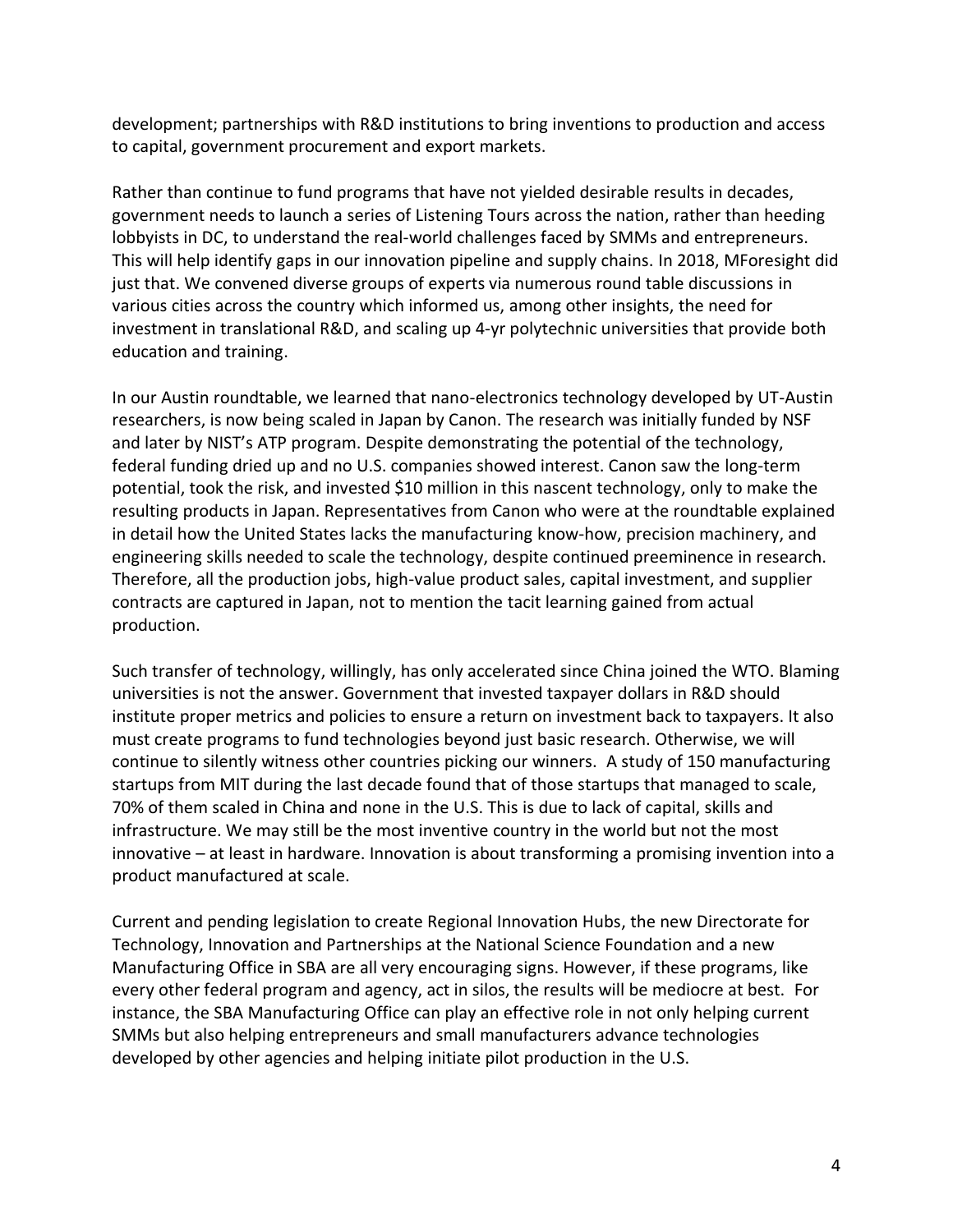For some, the idea of the federal government even considering developing a strategy for industrial competitiveness runs counter to free-market principles that we all believe in. The private sector pursues what is in its best interest and, understandably, cannot be responsible for national interests. The term "industrial policy" was derided by policymakers for decades. Yet, Oil and gas, Telecommunications, and Aerospace have benefited from favorable tax treatment, trade barriers, federal research, and defense procurement. Tesla got its start through a government loan. The federal government has a long history of building strong national industries through a combination of sustained R&D and procurement contracts. Aviation, semiconductors, computers and the internet are obvious examples. The Department of Defense helped create Silicon Valley. Government can make a positive impact again whether we call it industrial policy or not.

Of all the manufacturing sectors, only aerospace has consistently generated a trade surplus, and it is the only manufacturing sector that has enjoyed long-term, consistent government support. Led primarily by defense, the federal government has invested in both basic and translational research, engineering development, technology demonstrations, deployment, procurement, policies and programs that have made sure that aerospace completes the innovation cycle and wins in international markets. Regardless of the party in power, every President helps this industry market and sell both defense and commercial products when they visit other countries. This is successful, high-profile industrial policy we have enjoyed for nearly a century even if we pretend it isn't. We should replicate this policy boldly to other sectors critical to national interests.

We can rebuild a strong manufacturing sector especially because we still have some of the core ingredients such as basic research prowess and institutions, creativity, policies that attract the best and the brightest to our shores and entrepreneurship in our collective DNA. But the longer we delay, the greater the loss of industrial commons critical to robust and resilient supply chains.

We have numerous well-established and well-funded federal agencies and institutions, but each is focused on its own mission. It is like having a team of great players - but we don't have a coach. There is no entity in the federal government focused on U.S manufacturing competitiveness. To ensure that the U.S establishes the industries of the future, let alone prepare for the next crisis, we need a "coach" – that is a new entity in the federal government whose sole focus is to strengthen U.S. manufacturing competitiveness and to ensure that what is invented here is manufactured here. The goal is not to add another layer to the federal bureaucracy but to streamline 58 different "manufacturing" programs across 11 agencies and do so with a real national strategy and meaningful metrics which we currently lack. Federal programs must identify proper metrics that capture what needs to be accomplished but not how to accomplish it. For instance, in the context of R&D or entrepreneurship, patents, licenses and even start-ups are necessary first steps to generate returns, but they are poor proxies at best for economic impact because by themselves they do not create national wealth, jobs or national security. We need to manufacture our inventions at scale just like other countries have scaled our inventions.